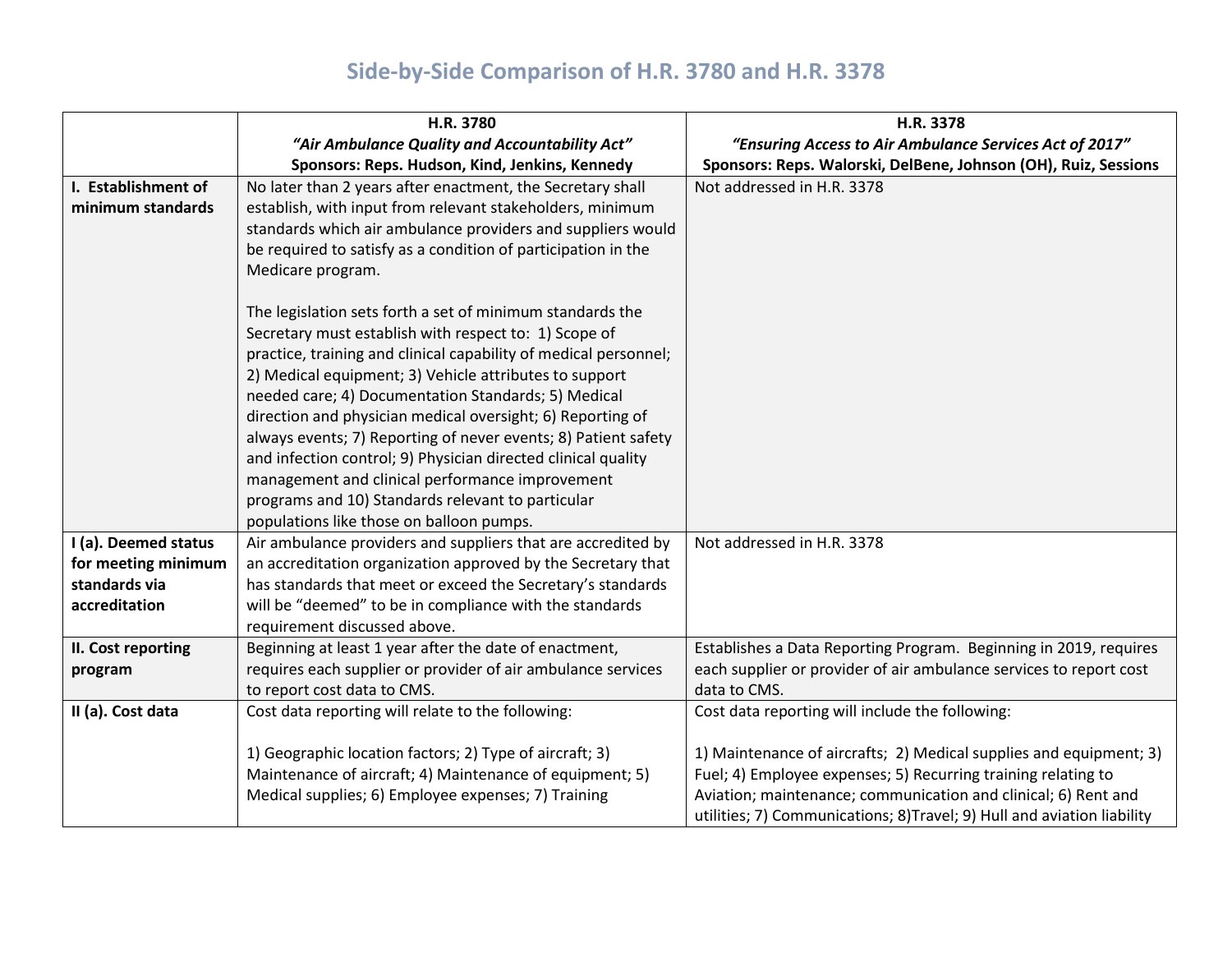| II (b). Consequence    | expenses; 8) Building expenses; and 9) Any other costs as<br>specified by the Secretary.<br>In the 2 <sup>nd</sup> year of reporting, providers and suppliers that fail                                                                                                                                                                                                                                                                | insurance, life insurance, and professional malpractice insurance;<br>10) Marketing; 11) Supplies and equipment; 12) Overhead support;<br>13) Aircraft ownership expenses; 14) Depreciation; 15) Safety<br>enhancement capital costs; and 16) Safety enhancement recurring<br>costs.<br>There is no penalty for failure to report cost data at any time.                                                                                                                                                                             |
|------------------------|----------------------------------------------------------------------------------------------------------------------------------------------------------------------------------------------------------------------------------------------------------------------------------------------------------------------------------------------------------------------------------------------------------------------------------------|--------------------------------------------------------------------------------------------------------------------------------------------------------------------------------------------------------------------------------------------------------------------------------------------------------------------------------------------------------------------------------------------------------------------------------------------------------------------------------------------------------------------------------------|
| for failure to report  | to report will have their fee schedule payments suspended                                                                                                                                                                                                                                                                                                                                                                              | Failure to report cost data during 2019 and 2020 precludes                                                                                                                                                                                                                                                                                                                                                                                                                                                                           |
| cost data              | until they are in compliance with the reporting requirements.                                                                                                                                                                                                                                                                                                                                                                          | suppliers and providers from the temporary 12% and 20% increases<br>in payment.                                                                                                                                                                                                                                                                                                                                                                                                                                                      |
| III. Quality reporting | Establishes an air ambulance Quality Reporting Program                                                                                                                                                                                                                                                                                                                                                                                 | In 2020, each supplier or provider of air ambulance services shall                                                                                                                                                                                                                                                                                                                                                                                                                                                                   |
| and performance        | under which a supplier or provider of an air ambulance                                                                                                                                                                                                                                                                                                                                                                                 | report quality data to CMS. In 2024, the Secretary shall establish a                                                                                                                                                                                                                                                                                                                                                                                                                                                                 |
| program                | services will receive payment based on performance. A                                                                                                                                                                                                                                                                                                                                                                                  | value-based purchasing program and establish a nationwide                                                                                                                                                                                                                                                                                                                                                                                                                                                                            |
|                        | reduction in reimbursement for failure to report takes effect                                                                                                                                                                                                                                                                                                                                                                          | performance benchmark, composite score and performance                                                                                                                                                                                                                                                                                                                                                                                                                                                                               |
|                        | the 6 <sup>th</sup> year after date of enactment, which is the 1 <sup>st</sup><br>consequence year. Changes in reimbursement based on                                                                                                                                                                                                                                                                                                  | payment percentage adjustment to the annual update for a<br>provider or supplier of air ambulance services.                                                                                                                                                                                                                                                                                                                                                                                                                          |
|                        | performance take effect the 9 <sup>th</sup> year after date of enactment,                                                                                                                                                                                                                                                                                                                                                              |                                                                                                                                                                                                                                                                                                                                                                                                                                                                                                                                      |
|                        | which is the 4 <sup>th</sup> consequence year.                                                                                                                                                                                                                                                                                                                                                                                         |                                                                                                                                                                                                                                                                                                                                                                                                                                                                                                                                      |
| III (a). Quality data  | Quality measures are not specified in the statute, however,<br>measures will be developed in the following areas: i) Over-<br>triage measure; ii) Patient safety measures (established by<br>the Secretary in consultation with providers and suppliers of<br>air ambulance services); and iii) Clinical quality measures<br>(established by the Secretary in consultation with providers<br>and suppliers of air ambulance services). | The quality measures that must be reported on are specified in<br>statute as follows (no authority to add or update such measures is<br>provided): 1) Mechanical ventilator use in patients with advanced<br>airways; 2) Interpretation of 12-lead electrocardiogram<br>documented on patient care record for those transported with<br>primary cardiac diagnoses; 3) Continuous waveform capnography<br>for mechanically ventilated patients; 4) Advanced airway<br>established without newly developed hypoxia or hypotension; and |
|                        | In the 1 <sup>st</sup> through 3 <sup>rd</sup> consequence years, suppliers and<br>providers must report on i) over-triage measure; ii) 2 of at<br>least 3 patient safety measures; and iii) 2 of at least 3 clinical                                                                                                                                                                                                                  | 5) Tracheal intubation verified with capnography and direct<br>visualization, chest radiograph, or symmetric breath sounds.                                                                                                                                                                                                                                                                                                                                                                                                          |
|                        | quality measures.                                                                                                                                                                                                                                                                                                                                                                                                                      | For each performance period, beginning 2024, the Secretary shall<br>determine the performance of each supplier and provider with                                                                                                                                                                                                                                                                                                                                                                                                     |
|                        | Starting in the 4 <sup>th</sup> consequence year, suppliers and providers                                                                                                                                                                                                                                                                                                                                                              | regard to each specific quality measure described above, based on                                                                                                                                                                                                                                                                                                                                                                                                                                                                    |
|                        | must report on i) over-triage; ii) 4 of at least 6 patient safety                                                                                                                                                                                                                                                                                                                                                                      | performance benchmarks for each measure (average of all                                                                                                                                                                                                                                                                                                                                                                                                                                                                              |
|                        | measures; and iii) 4 of at least 6 clinical quality measures.                                                                                                                                                                                                                                                                                                                                                                          | performance scores on each measure). These will be used to<br>determine an overall composite performance quality score. Each                                                                                                                                                                                                                                                                                                                                                                                                         |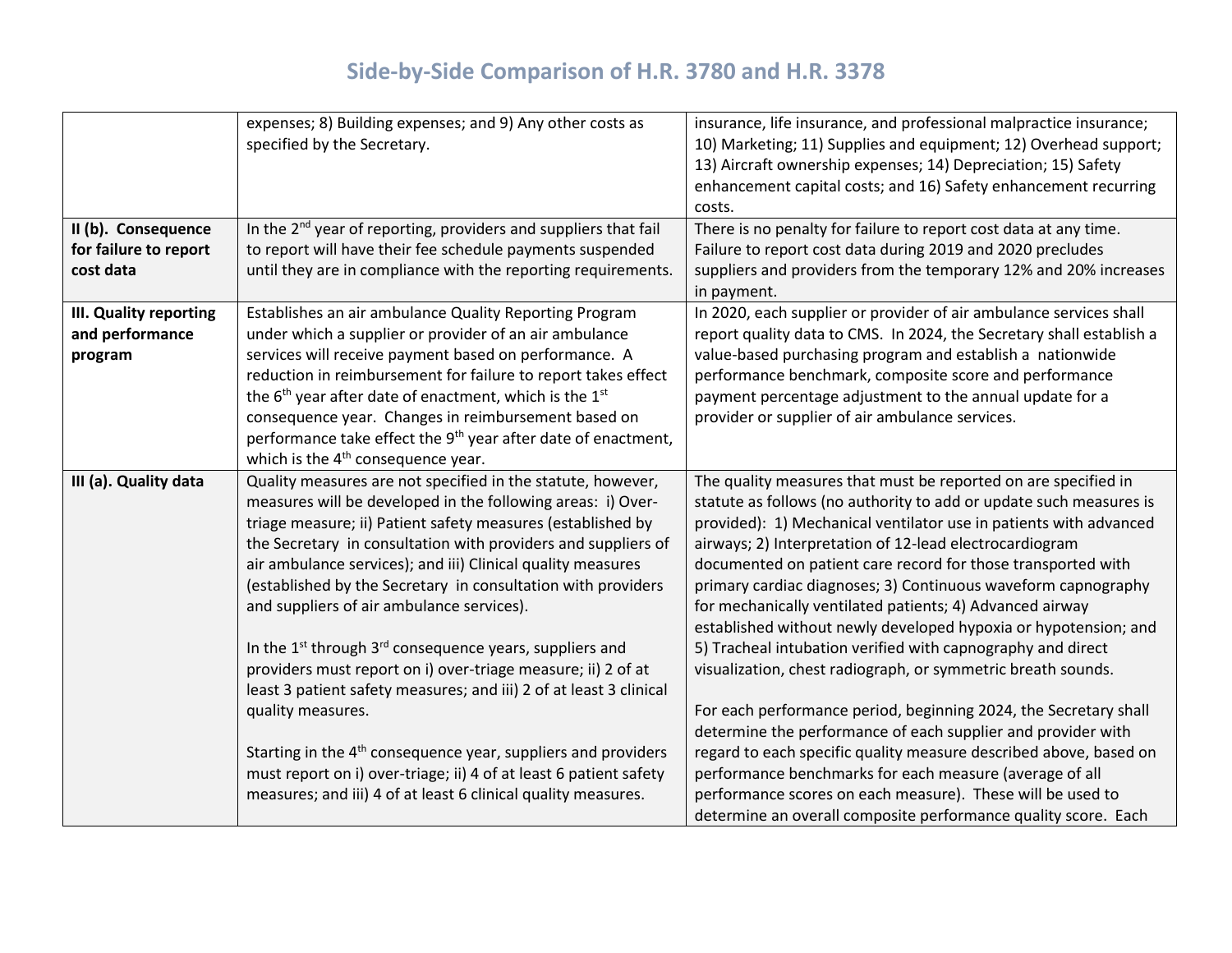|                                                                                                                 |                                                                                                                                                                                                                                                                                                                                                                                                                                             | provider or supplier will be ranked based on the composite quality<br>performance score. Failure to submit required data will be treated<br>as a composite performance quality score of zero.                                                                                                                                                                                                                                                                                                                                                                                                                                                                                                                                                                                                                                                                   |
|-----------------------------------------------------------------------------------------------------------------|---------------------------------------------------------------------------------------------------------------------------------------------------------------------------------------------------------------------------------------------------------------------------------------------------------------------------------------------------------------------------------------------------------------------------------------------|-----------------------------------------------------------------------------------------------------------------------------------------------------------------------------------------------------------------------------------------------------------------------------------------------------------------------------------------------------------------------------------------------------------------------------------------------------------------------------------------------------------------------------------------------------------------------------------------------------------------------------------------------------------------------------------------------------------------------------------------------------------------------------------------------------------------------------------------------------------------|
| III (b) Consequence<br>for failure to report<br>quality data and<br>adjustments based on<br>quality performance | In the case that a supplier or provider does not submit a<br>quality report in the 1 <sup>st</sup> through 3 <sup>rd</sup> consequence years, a 2%<br>percent reduction in the annual update percentage increase<br>in payments under the fee schedule will occur.<br>Beginning in the 4 <sup>th</sup> consequence year, adjustments to the<br>rate of the annual update percentage increase for providers                                  | There is no penalty to report quality data prior to 2024. Failure to<br>report quality data during 2020 only precludes suppliers and<br>providers from the temporary increase in payment. The bill does<br>not otherwise address failure to report quality data as a condition<br>of receiving rebased base rates implemented by the Secretary in<br>2021.                                                                                                                                                                                                                                                                                                                                                                                                                                                                                                      |
|                                                                                                                 | and suppliers will be increased up to 5% or decreased up to<br>5% based on their relative performance. Providers and<br>suppliers that fail to report will be considered to have had the<br>lowest demonstrated performance.<br>Payment changes are assessed annually (noncumulative<br>application is specified). The bill specifies that adjustments<br>may result in an update of less than 0, meaning a reduction in<br>actual payment. | Beginning in 2024 in order to fund the performance adjustment<br>increase in the annual update based on a value-based purchasing<br>program: (i) if a provider or supplier of air ambulance services does<br>not submit to the Secretary the specified quality data, a reduction<br>of 10% percent of the annual update percentage increase will be<br>enforced with 50% of such savings redirected to the performance<br>adjustment and 50% of such savings to the Medicare Trust Fund;<br>(ii) after determining the annual update percentage increase --<br>adjusting for the productivity adjustment, data reporting<br>adjustment (including 10% cut in update for failure to report quality<br>data), and Secretarial rebasing of the base rate in 2021 -- any<br>annual update percentage increase for all providers and suppliers<br>will be cut by 2%. |
|                                                                                                                 |                                                                                                                                                                                                                                                                                                                                                                                                                                             | Payment adjustments are assessed annually. The bill does not<br>specify that the cut may reduce payments below 0, meaning that if<br>any percentage reduction is greater than the annual update<br>percentage increase, it does not result in a reduction in actual<br>payment.                                                                                                                                                                                                                                                                                                                                                                                                                                                                                                                                                                                 |
|                                                                                                                 |                                                                                                                                                                                                                                                                                                                                                                                                                                             | The percentage increase that a provider or supplier may receive for<br>a performance payment is funded by the 2% cut to the update for<br>all providers and suppliers, and 50% of any savings from the 10%<br>cut in the annual update to those who failed to report quality data.                                                                                                                                                                                                                                                                                                                                                                                                                                                                                                                                                                              |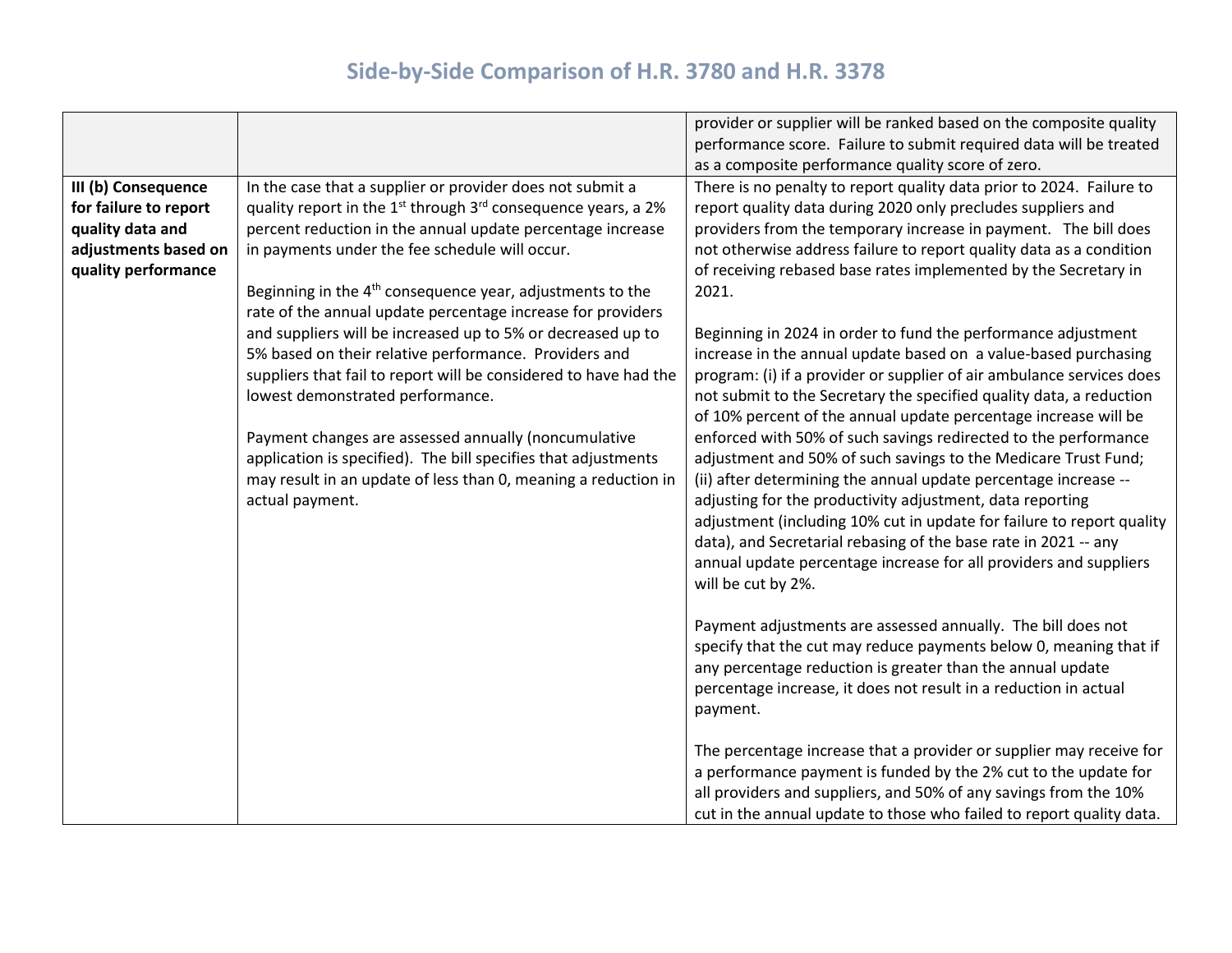| Within 3 years after the Cost Reporting Program is initiated,<br>V. Reports<br>No later than July 1, 2021, the Secretary will submit a report to<br>the Medicare Payment Advisory Commission (MedPAC) will<br>Congress on the cost and quality data mentioned above.<br>submit a report to Congress with an evaluation of the costs of<br>Additionally, by the same date, the Comptroller General (GAO) will<br>air providers and suppliers. The evaluation will be derived<br>submit a report to Congress that includes an analysis of cost<br>from the reported cost data and differentiate to recognize<br>variation by geography and provider or supplier status and a<br>variation or higher costs of instrument flight rules (IFR),<br>recommendation on adequate reimbursement.<br>critically ill or injured patients, provision of services in<br>geographically isolated areas, and caring for uninsured.<br>MedPAC must provide recommendations on whether<br>reimbursement to suppliers and providers should be made<br>including with regard to: (i) whether payment is sufficient to<br>ensure access, and whether it should be higher for higher<br>levels of clinical capability and IFR; (ii) whether<br>uncompensated care impedes access; (iii) the degree of<br>variation in utilization, including whether the undersupply or<br>oversupply of air ambulances affects access, volume and<br>adequacy of payments; (iv) the degree to which membership<br>programs sustain operations, reduce costs, and whether they<br>are beneficial for beneficiaries; (v) the degree of subsidization<br>from private insurers or hospitals occurs to cover inadequate<br>payments under Medicare or Medicaid and enable<br>reasonable profitability; (vi) the ratio of charges to Medicare<br>payment and impact on beneficiary cost sharing of cost,<br>utilization and variation in services; (vii) appropriate<br>incentives for utilization of ground critical care transport; (viii)<br>the degree to which a quality performance program should<br>be used in determining value based payment; and (ix) any | IV. Reporting for new<br><b>Medicare providers</b><br>and suppliers | New Medicare suppliers and providers would not be subject<br>to cost or quality reporting their first year. | Not addressed in H.R. 3378 |
|----------------------------------------------------------------------------------------------------------------------------------------------------------------------------------------------------------------------------------------------------------------------------------------------------------------------------------------------------------------------------------------------------------------------------------------------------------------------------------------------------------------------------------------------------------------------------------------------------------------------------------------------------------------------------------------------------------------------------------------------------------------------------------------------------------------------------------------------------------------------------------------------------------------------------------------------------------------------------------------------------------------------------------------------------------------------------------------------------------------------------------------------------------------------------------------------------------------------------------------------------------------------------------------------------------------------------------------------------------------------------------------------------------------------------------------------------------------------------------------------------------------------------------------------------------------------------------------------------------------------------------------------------------------------------------------------------------------------------------------------------------------------------------------------------------------------------------------------------------------------------------------------------------------------------------------------------------------------------------------------------------------------------------------------------------------------------------------------------------------------------|---------------------------------------------------------------------|-------------------------------------------------------------------------------------------------------------|----------------------------|
|                                                                                                                                                                                                                                                                                                                                                                                                                                                                                                                                                                                                                                                                                                                                                                                                                                                                                                                                                                                                                                                                                                                                                                                                                                                                                                                                                                                                                                                                                                                                                                                                                                                                                                                                                                                                                                                                                                                                                                                                                                                                                                                            |                                                                     | other information deemed relevant by MedPAC.                                                                |                            |